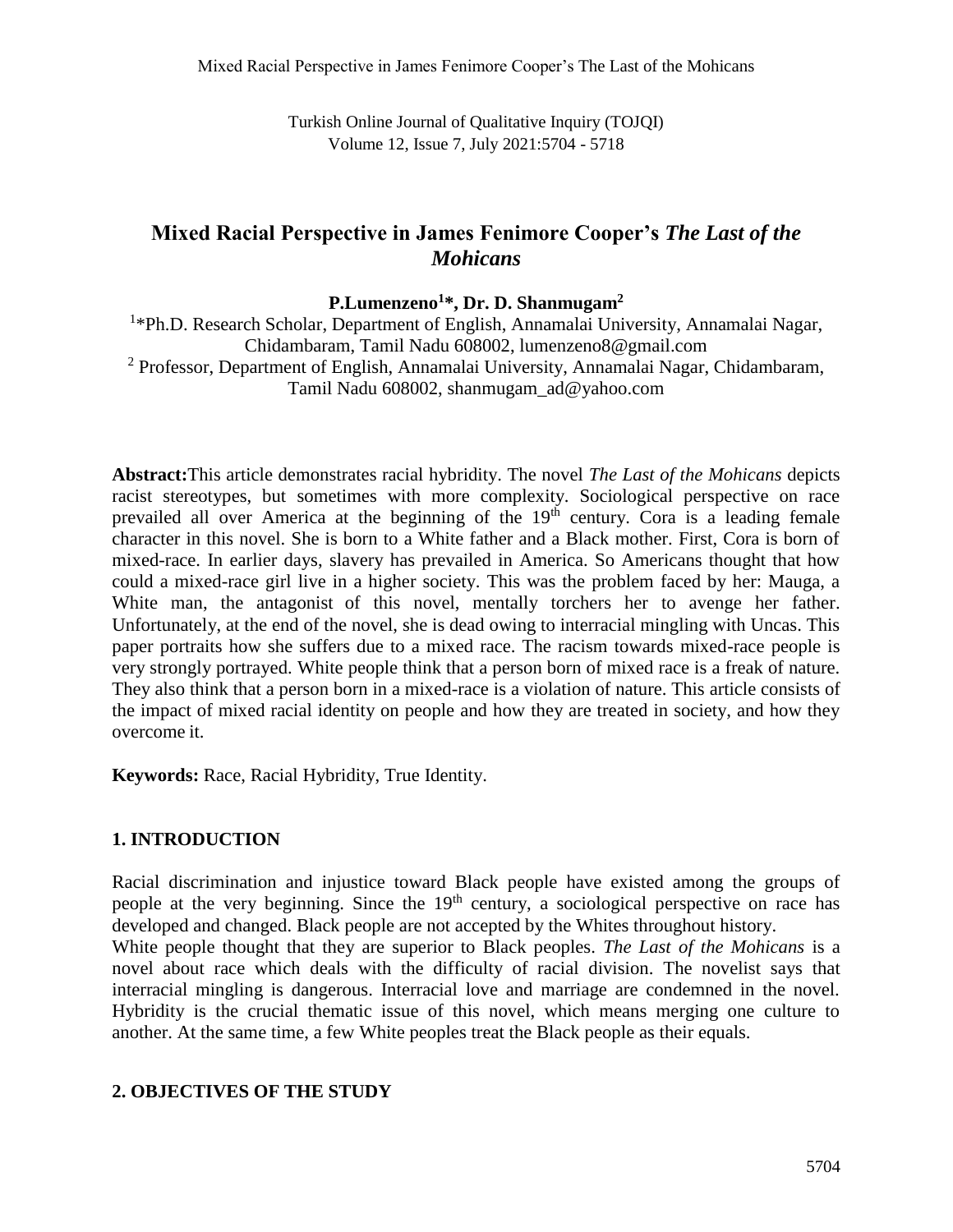The objective of this study is to trace the racial conflict during the colonisation of America presented in J.F Cooper's novel, *The Last of the Mohicans*, which is this research paper aims to bring the following objectives:

- 1. To study the inter-racial love and friendship in the earlier periods of United States of America.
- 2. To study the inner sufferings of a woman named Cora, who is born of White Father and Black mother
- 3. To understand racial conflicts and the challenges in bridging racial gaps pravailed in early American Times.
- 4. To learn more about the author's belief that interracial romances are doomed and unappealing.
- 5. To investigate the changing status of the family unit, the author's use of frontier setting.
- 6. To examine the concept of hybridity which is an important theme in this novel. The term "hybridity" refers to the blending of two or more cultures or races.
- 7. To study the racial integrity of the United States of America through literature.

# **3. SCOPE OF THE ARTICLE**

The scope of study is varied. There were bound to be some recurring themes in James Fenimore Cooper's work. It was not easy for him to have a significant impact on American literature, nor was it easy for him to become one of the best national fiction writers of his time. It's easy to note the few themes he uses in his published works, which distinguishes and highlights his work. In the novel *The Last of the Mohicans* there is a particular theme of racism. The concept of hybridity is the central element in this novel. The term "hybridity" refers to the blending of two or more cultures or races. In the narrative, there are several examples of hybrid people. Cora is a great illustration of how a hybrid person can work. She is the offspring of an african mother and an american father, and she is a hybrid. Because she is a half-black, half-hybrid.Coopers novel consists of some interesting facts. American History, American Society, Nature and the Environment, Power, Brutality, and Race are common themes in all or most of his works. Family and civilization are also central themes of American culture. Nature and the world are connected to the sea and the Frontier, all of which are skillfully used. Power, aggression, and race are all linked because one theme may often lead to the next. These recurring patterns can easily be linked to Cooper and can be found in the works. Cooper was the first to write a novel about etiquette. Cooper's work is often heavily influenced by nature. Many of his stories were also set in the natural environment. Natty Bumppo's five-volume epic romance is a perfect example. This character is based on a hunter and frontiersman who spend in the wilderness that can be witnessed in most of the novels of Cooper

## **3.1 REVIEW OF LITERATURE**

**Ashcroft (2004):** According to Ashcroft, a critic, Cooper centralises the storyline of his novel on hybridity as one of them to reject any monolithic culture and exclusivity. To put it another way, the author avoids binary views of difference by employing the difficult concepts of ambivalence and hybridity. Hawkeye, Cora, Cora and Uncas' love, Cora's father and mother's marriage, and the hidden cavern (wilderness) as a safe refuge for hybridity are among the hybridities he examines as a critic. He obviously explores the cultural tensions between the colonisers and Native Americans, creating characters who adopt the greatest aspects of both traditions. Similar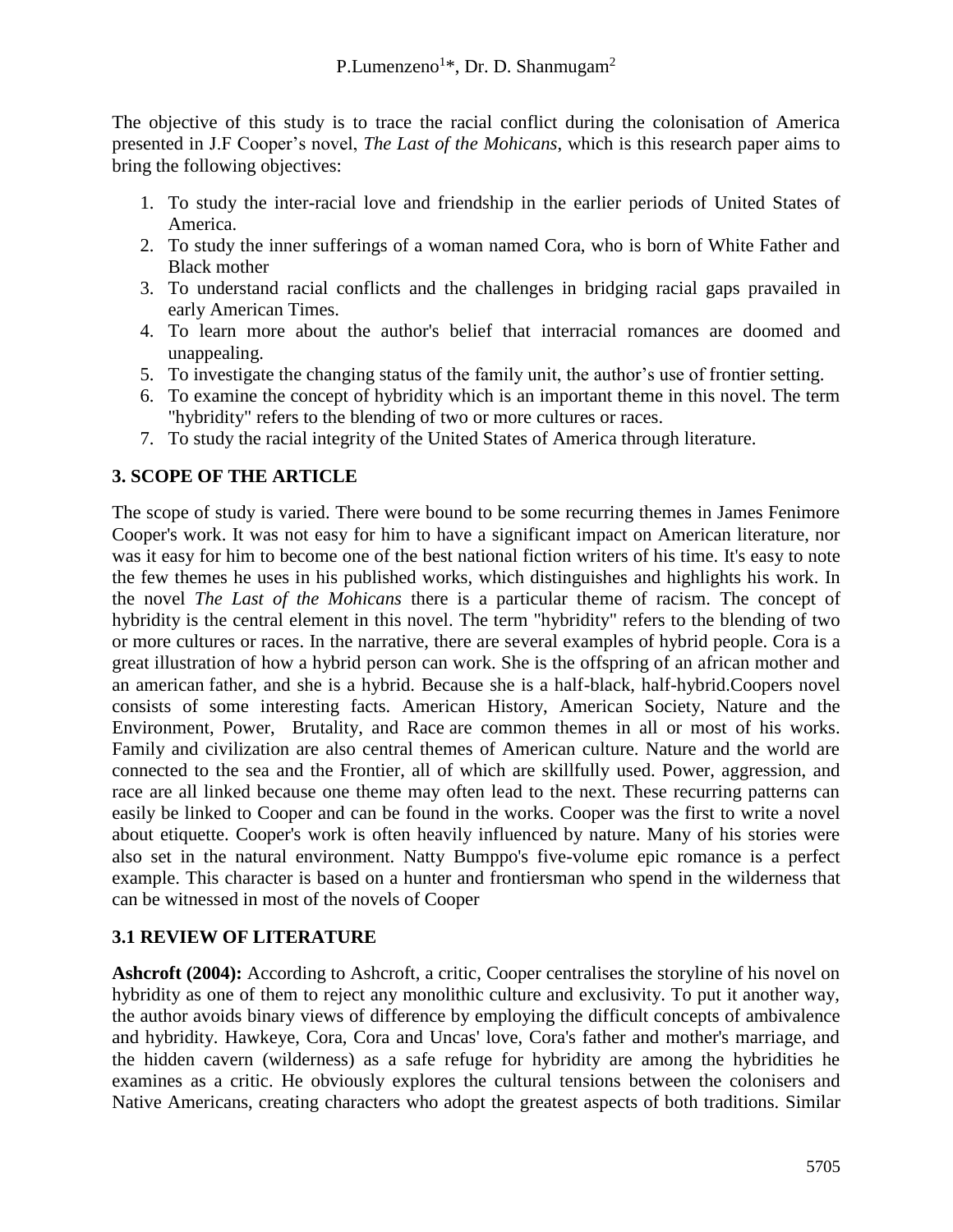to what Ashcroft has said, the author questions the concept that intrinsic distinctions separate the two civilizations through Hawkeye. This point of view, as articulated by critic Ashcroft, provides an equal-opportunity framework under which multi-cultural ideas can be studied further, both within societies.

**Homi K Bhaba** (1994): Homi K. Bhabha is the critic who first recognised a hybrid space in a serious and knowledgeable way. In reality, he contends, contrary to other critics, that there are three spaces. The first is associated with imperialism, the second with colonisation, and the third with hybridity, according to Bhabha. Multiculturalism and cultural diversity, according to Bhabha, do not belong in this category. He refers to a hybrid position in the relationship between Imperialism and colonisation as the Third Space, which allows us to imagine national, antinationalist histories of individuals while avoiding polarity politics and emerging as the other of ourselves. Because Imperialism has an ambiguity dilemma about whether to put this kind in his class or others, this hybridity results in the inevitable anxiety of Imperialism authority. It invariably conveys a destructive dread, according to him. In his book, Homi K. Bhabha constructs the Myth of America as a future Utopia where all races and colours will live in harmony.

**Curnow (1990):** Curnow, a New Zealander, believes that postcolonial theory at the point where we scoop up the traces, actual fact must be local and unique. or, in his published articles he uses the idea of other critics such as Australian critic Vance Palmer says that Our work must be unique, much as our own flora and fauna. Furthermore, at the scene in which he reveals Gamut's strange calling as a gift that must not be rejected; in fact, this is the Melting Pot, Hawyeke exposes justice and relativity. Unlike the other characters, Hawkeye, as the first major fictional personification of the American myth, establishes himself through outstanding accomplishments such as adaptation and mental hybridity.

**Leslie (1999):** Leslie a critic, in her book *The Return of the Vanishing American* says about the early American Culture and History. She says that many tribal peoples were there in America during the Earlier period of America. She discusses about Race and Class issues. She in her book says that, the racism towards mixed-race people, and it is very strongly portrayed. White people believe that a mixed-race child is a freak of nature. White people believe that a person born of mixed-race is not a naturally occurring phenomenon, she argues. She in her book speaks about racist stereotypes, but sometimes with more complexity. At the turn of the nineteenth century, a sociological viewpoint on race was prevalent across the United States. She claims in her article that immigrants are displacing Native Americans, as well as condemning a narrow-minded society, however she foresee a future in which it will be welcomed.

**Lewis, R. W. B. (1998)** Lewis, a critic in his work *The American Adam* mentions about the male protogonist in his work. Unlike the other characters, Hawkeye, as the first major fictional personification of the American myth, establishes himself through outstanding accomplishments such as adaptation and mental hybridity. Hawkeye was called as American Adam and also Mythical New World Hero. In his work, the critic described Natty Bumppo as a completely new character, the main character of the great experience: an ordinary person liberated from antiquity, cheerfully devoid of genetic heritage, unaffected as well as unrighteous by the usual inheritors of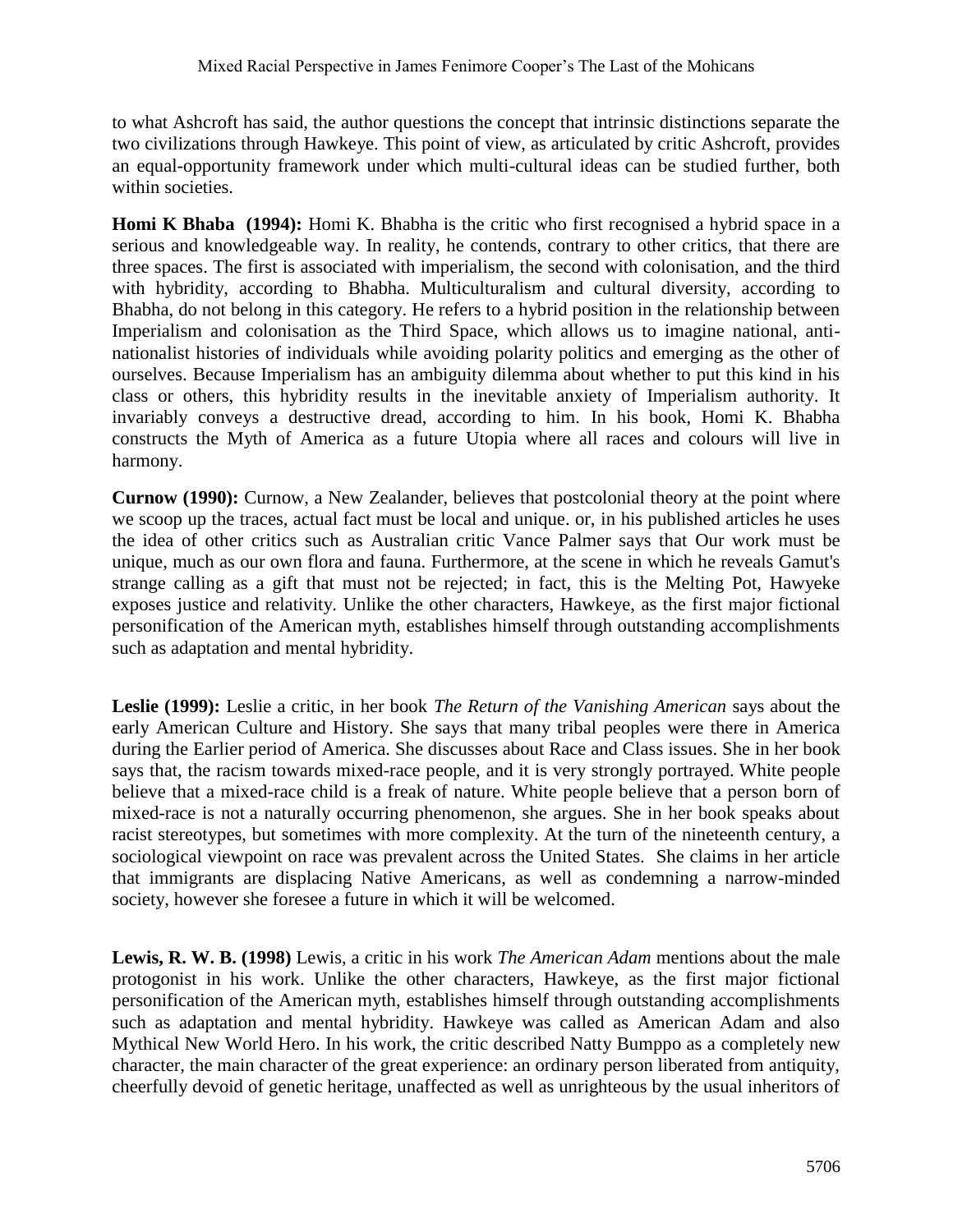community and ethnicity; an ordinary person willing to stand solely on vanity and identity, ready to face that all of which have come before him.

**Craig White (2006):** Craig White, a critic in his book *Student Companion to James Fenimore Cooper* deals with many themes presented in all of the cooper novels. In his book the critic mainly focesses on American Society, American History, Environment and the Nature, Violence and Power, and Race are common themes in all or most of his books. Family and civilisation are also major themes in American culture. Nature and the environment are linked to the sea and the Frontier, both of which are heavily utilised. Power, violence, and racism are all linked since one subject can sometimes lead to the next. These recurring motifs may easily be linked to Cooper and may be found throughout the works, said the critic.

## **4.FINDINGS AND DISCUSSION**

## **4.1 RACISM IN LITERATURE**

Although the vast majority of people agree that racism is a bad thing, many people are unaware of the wide range of acts that might be classified as racist. Racism has existed in numerous civilisations and geographical places throughout history. Despite legal and political attempts in the United States to combat racism, racism remains pervasive in our culture today. Racism exists now mostly as a result of subtle covert behaviours that are ingrained in numerous institutions and socialisation. Politicians, administrators, educators, and other professionals frequently make the mistake of assuming that ethnic variety alone would reduce hatred. Various diversity programmes, unfortunately, have failed to reduce prejudice or change racist behaviour. As a result, a deeper look at the subject of racism and its existence is required, particularly for professionals who work with various communities. First and foremost, it's critical to understand how racism is described in today's professional literature. Words like preconceptions and prejudice are frequently used interchangeably with the term racism.

Racism is frequently seen as the most violent act a person can conduct against another person of a different race. When the word racism is said, blood rushes through the body, opinions are spoken, and white people are frequently charged unjustly. The aim of this work is not to accuse someone of racism, but to assist professionals in becoming more competent and aware the of subject. Various studies have sought to define racism, however there are now a number of different definitions.

In fact different people have distinguishable behavioural characteristics based on their physical appearance, and that these groups can be distinguished based on race exceptionalism. Prejudice, discrimination, or hatred toward members of the opposite ethnic background can also be used to describe it. Racial hatred is frequently based on order to understand the difference between people these days. Based on mutual evaluation questionnaire, accomplishments, or character traits, different races were also evaluated as fundamentally inferior or superior to each other as well. Individual interaction, procedures, belief systems, or even political systems whereby different races have been evaluated as fundamentally preferable or inadequate to each other based on assumed ability to share inborn characteristics, competencies, and possibly even skills and abilities could all be examples of such viewpoints.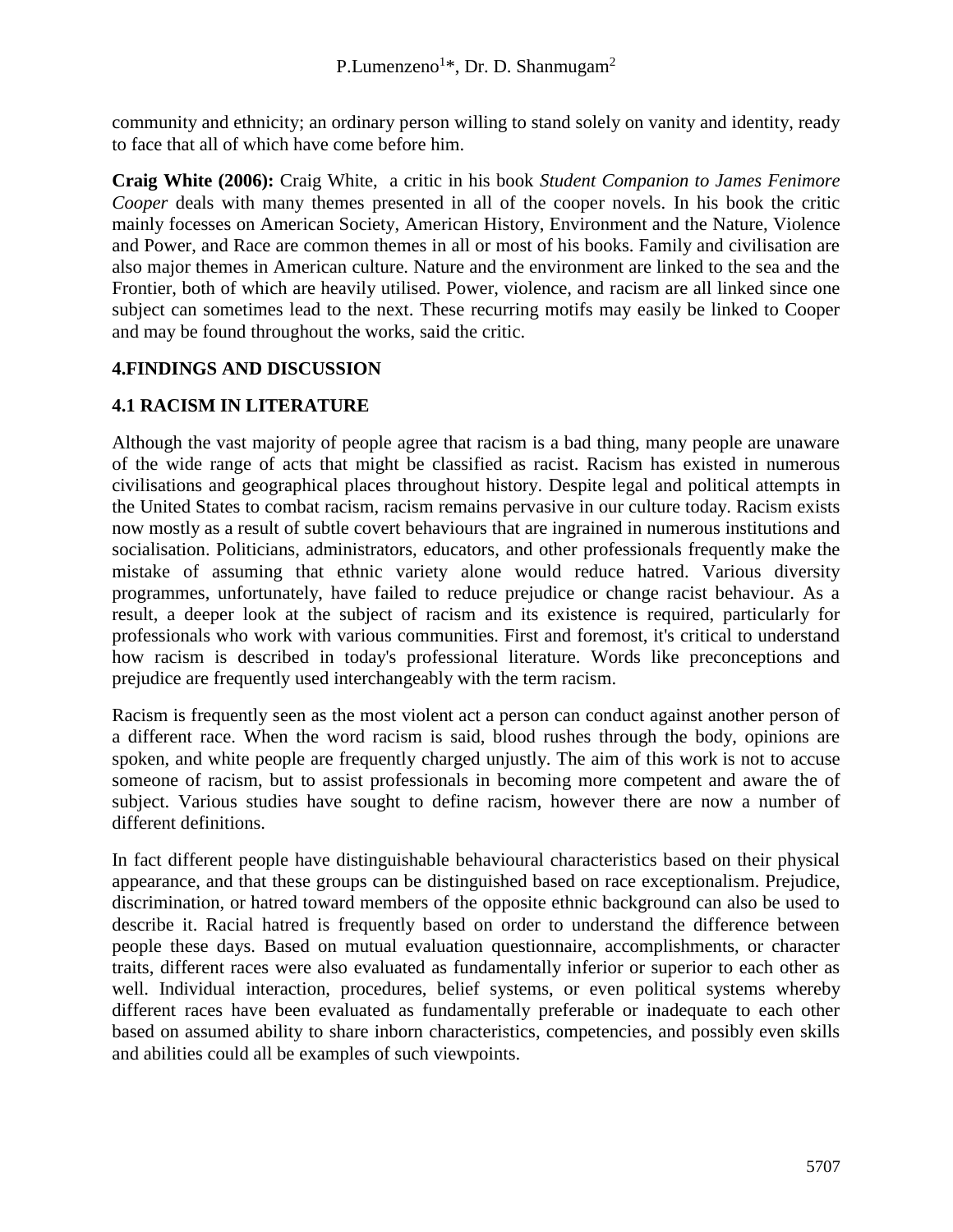In terms of political systems (for instance, segregation), supremacist ideologies may also include interrelated social elements such as xenophobia and racism, ethnocentrism, foreignness, institutional racism, hierarchical ranking, and supremacism, which allow prejudice as well as intense dislike to express in discriminatory practices, and laws and regulations. As a result, the author makes an effort to distinguish these concepts. In 1980, Lippmann, a critic, described stereotype as a simplified vision of the world, one that meets a desire to regard the world as more comprehensible and accessible than what it would be.Generally, stereotypes are considered to be beliefs held by members of a particular group about the behaviours of members of some other group. The complexity of racism's prevalence in society make assessing its presence challenging.

As a result, stereotypes might include both good and negative perceptions about another group. Prejudice, on the other hand, is frequently thought to be the first step toward racist actions. Some authors define prejudice as, negative cognition of the majority group directed against the minority group based on a stereotype about the group. Whether consciously or inadvertently, the outcome dictates the individual's racist behaviour, not prejudice. Effective solutions to reduce racism can only be discovered through a more thorough examination and identification.

While racial groups are taken into consideration distinguishable concepts in modern history, they have such a lengthy tradition of correlation in common usage and prior social science literature. Isolation of social populations and attributes of individuals deemed essential or fundamental to the group, including such shared ancestry and the behaviour patterns which can sometimes be assigned to ethnic background in the same way that race has always been. As a result, the terms racism and institutionalized racism are sometimes used interchangeably to describe gender discrimination on ethnic or cultural differences, whether or not the differences are racial. According to a League of Nations peace agreement on racial discrimination, the terminology ethnic and racial discrimination are interchangeable.

Furthermore, the International Convention acknowledges that racial supremacy is demonstrably inaccurate, morally reprehensible, emotionally inherently unfair, as well as hazardous. The theory argued that there is no justifiable reason for systemic racism anywhere, in law or in practice.

Racial prejudice is a fairly new concept, having emerged during the European age of empire, the consequent expansion of capitalist system, as well as, most notably, the Slave trade, in which it played a pivotal role. It was also a major motivator for racial discrimination, especially in the United States mostly during nineteenth and early twentieth centuries, and in African Countries during racial segregation; racial prejudice in United states culture and civilization during the nineteenth and early twentieth centuries is particularly well established, and continues to serve mostly as reference point in reviewing previous studies on racial hatred.

Racial prejudice played an important role in mass murders like the Genocide, the Holocaust, as well as the Serb genocide, and also colonial ventures like European colonisation of the Americas, Africa, and Asia, and Russian extrajudicial killings of indigenous populations. Racist attitudes toward indigenous peoples have existed and continue to exist.

## **4.2 RACIAL ISSUES IN COOPER'S** *THE LAST OF THE MOHICANS*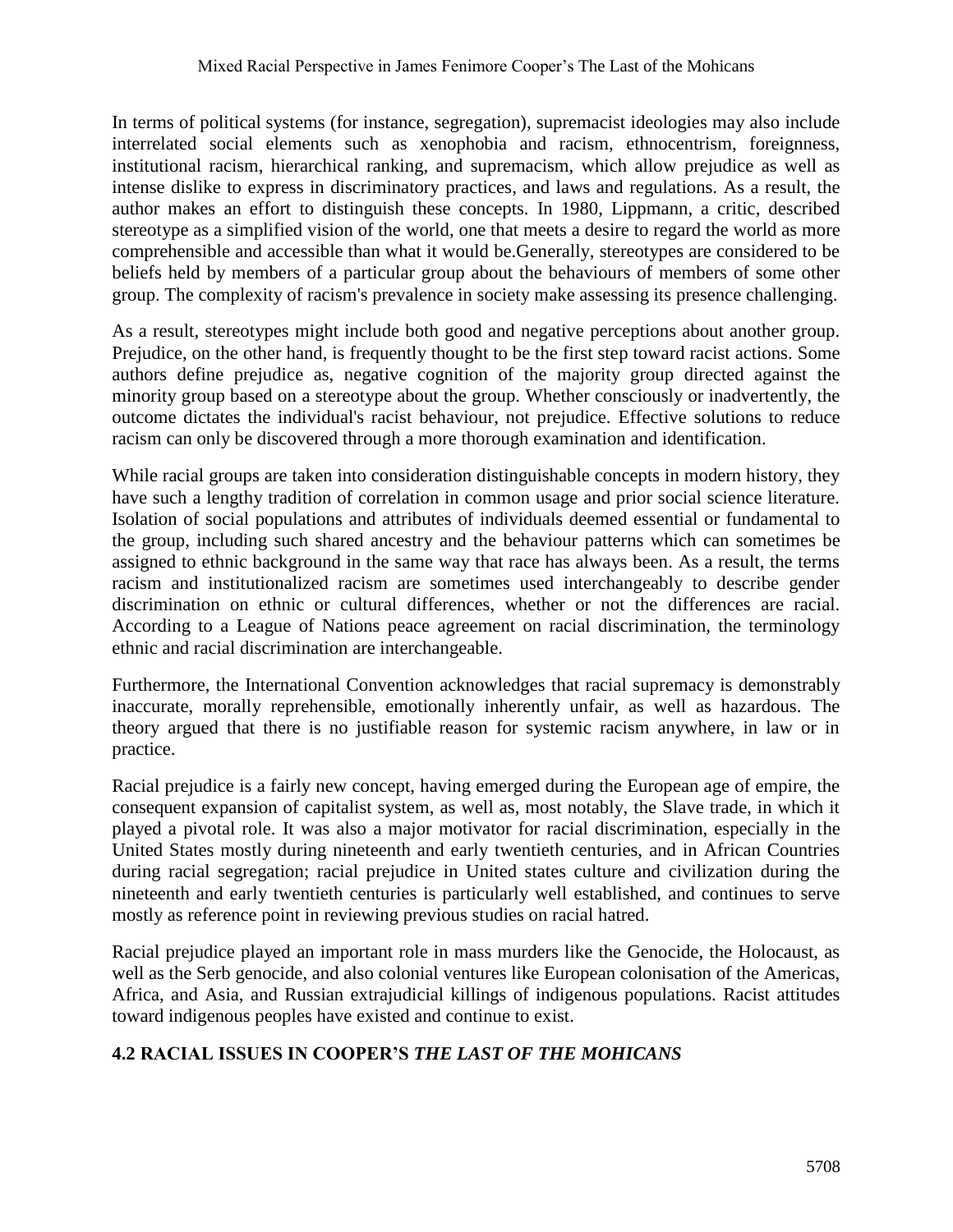*The Last of the Mohicans* is part of the Leatherstocking Tales series, which follows Hawkeye, the main protagonist, on his adventures. Hawkeye is a white man who has renounced his race and now lives among the Mohicans. Unlike the other characters, Hawkeye, as the first major fictional personification of the American myth, establishes himself through outstanding accomplishments such as adaptation and conceptual hegemony. The novel sheds light on the hardship and prejudice faced by multi-racial people still unnoticed and important today. The author reveals Cora's birth secret and demonstrates how she is self-conscious about her appearance and the appearance of others due to visible skin colour characteristics.

Natty Bumppo is referred to as American Adam, the mythological New Frontier role model described by R. W. B. Lewis in his manuscript "The American Adam as little more than an entirely different charisma, the great leader of the great experience: an individual free of history, pleasantly completely void of ethnic heritage, uninhabited and unrighteous by that of the usual inheritances of family and race; an individual standing alone, self-reliant and self-propelling, readily available to coexist with others". (Lewis, 1908, p. 5).

The central theme of the novel is racial prejudice and race mixing. Uncas is a full-blooded Mohican, whereas Hawkeye is a hybrid of white and Native American cultures. Cora is the daughter of a American father and an Afro-Caribbean mother. The story line revolves around the concept of interracial marriages, as just an inadequately romantic triangle among Uncas, Cora, and Magua sets in motion tragic events. At the same time, Hawkeye's close relationships with Chingachgook and Uncas show that inter - racial social connections are advantageous in the wilderness environment.

*The Last of the Mohicans* is a novel about race and the difficulties of bridging racial divides. Cooper believes that multiracial intimate relationships are also both beneficial and problematic. Cooper embraces Hawkeye, a white american, and Chingachgook, a Mohican Native American, besides their legitimate and long-lasting companionship. Hawkeye and Chingachgook's ability to commune with nature transcends boundaries, allowing them to work together not just in defeating Huron opponents but also in saving white military leaders like Heyward. Cooper, on the other hand, symbolises his murder conviction, which was hopeless but also excessively hazardous due to interracial narrative threads. Uncas and Cora's inter - racial affection comes to an end heartrendingly, as well as Cora and Magua's obligated multiracial relationship is portrayed as unnatural. Cooper tends to suggest which Cora's inter - racial aspiration is passed down; Cora wants and needs Indian men even though her mother is partly black.

A victim of this evil may have hallucinations of what this society thinks of them at times. Will they take me in? These are the questions that some obsessions may pose to racists to do even in modern-day society people with knowledge to accept racists as members of society if they are good to prove themselves even though neutral peoples only feel for the victims rather than controlling them due to these ideologies people never complain that racists are evil even in the twentieth century people

The whole report examines racial problems, that mostly express a diverse range of emotions regarding mixed people. It looks at Cora's personality through the perspective of race ideology in order to gain knowledge into to the historical context of mixed-race people in The United States. Colonel Munro, Cora's father, is a devoted father who adores his daughter. His explanations for preserving his daughter's personal personality originate from his personal experience. Cora was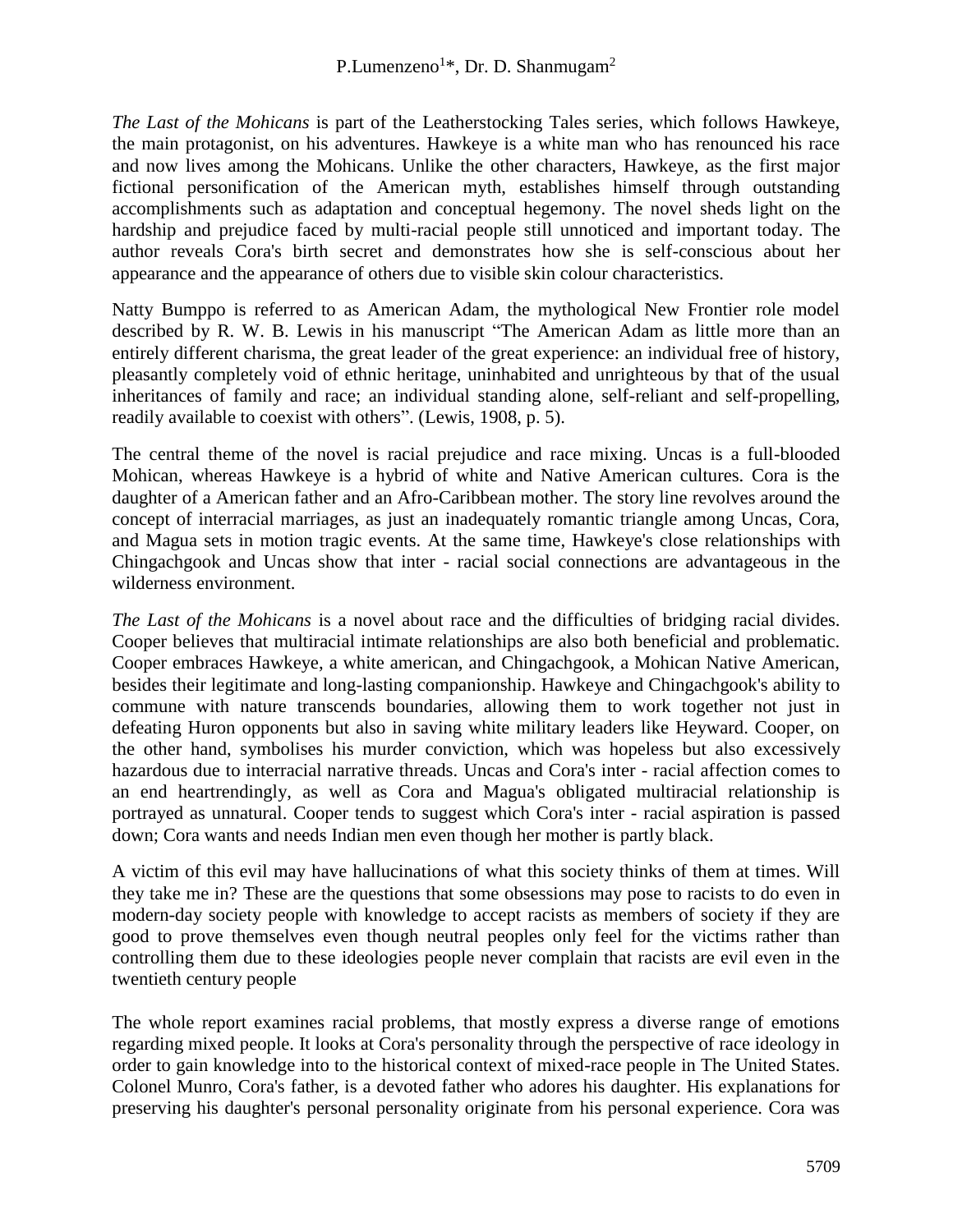already told to do the same. Munro after which tells Heyward concerning Cora's back story, even though he had to release the long-forgotten sentimental pain and humiliation he felt from his prior unpleasant marriage. "This was destiny that I met the woman who might subsequently were becoming my spouse and Cora's mother. She was the daughter of an English gentleman, by the a woman for whom the disappointment it really was, if you really will," said the old man proudly, "to be migrated from that regrettable class who are really mindlessly sold into slavery to administer towards the desires of a wealthy people" (*The Last of the Mohicans*, pp. 159, 160).

Cora's father's perplexed thoughts on miscegenation are depicted in the preceding passage. He opposes the practise of slavery and wishes for people to see the other race as he saw Cora's mother, the concept of racial equality. Even so, he acknowledges that transformation is unlikely to occur throughout his entire life, and society will not accept this. As a consequence, Munro keeps his daughter's ancestral roots and his long term relationship to Cora's mother concealed. Cora's relatives love and respect her, but their love and support are insufficient to convince her that she is as highly valued as they are. As a result of racism, Cora believes that she is a freak of nature.

The theme of relativity, Hawkeye's courage and adaptability, hybridity, the appropriateness of racial gifts, and interracial friendship are all connected to America as the melting pot at its most powerful. This is a well-known urban legend in the United States. "When thinking about the mystery of tides, Hawyeke emphasises the differences between currents and tides, as well as the huge salt ocean and small fresh lakes. Everything, according to Hawyeke, is based on the scale from which you see things. The planet is presently level on a local scale, yet it is round on a big one." (Cooper 1826, p. 23).

Colonel Munro is Heyward's superior, however when he proposes to Alice, she interrogates him regarding his prior relationships with Cora and his feelings for her. Heyward needs to respond by stating that he doesn't even want to marry the woman of a different race. When Alice learns of this, she quickly abandons her love for him and her marriage to support her sister. "Your venerable father could not tell the difference between his children; but I, Alice, you will not be offended if I say that her worth was somewhat obscured to me." *(The Last of the Mohicans, p. 260).*

Cora's self-esteem and self-perception are severely harmed as a result of this treatment and forced concealment of her identity. Regardless of how others perceive her or even how she perceives herself, her perception of how others perceive her has the most profound impact. Those who know Cora regard her as beautiful and intelligent. "Her skin wasn't really brown, but instead prosecuted with the shades of sepsis is a life about to explode its boundaries." (*The Last of the Mohicans*, p. 19).

Cora's bravery and strength are lauded throughout the novel, particularly in comparison to her sister's. "I will urge no words of idle encouragement to you Cora; your fortitude and undisturbed reason will teach you all that may become your sex; but cannot we dry the tears of that trembling weeper on your bosom?" he says during an opponent gun battle already when Heyward uncovers her birth mystery. (*The Last of the Mohicans p. 82*).

Cora, the leading female character of the novel, is of mixed race decendancy. She was born to a white father and a Caribbean mother. When Duncan Heyward goes to Colonel Munro and chooses Alice over Cora in rage, Munro calls Heyward a racist for choosing his white-skinned daughter over his black-skinned daughter. Heyward recollects himself from the shock and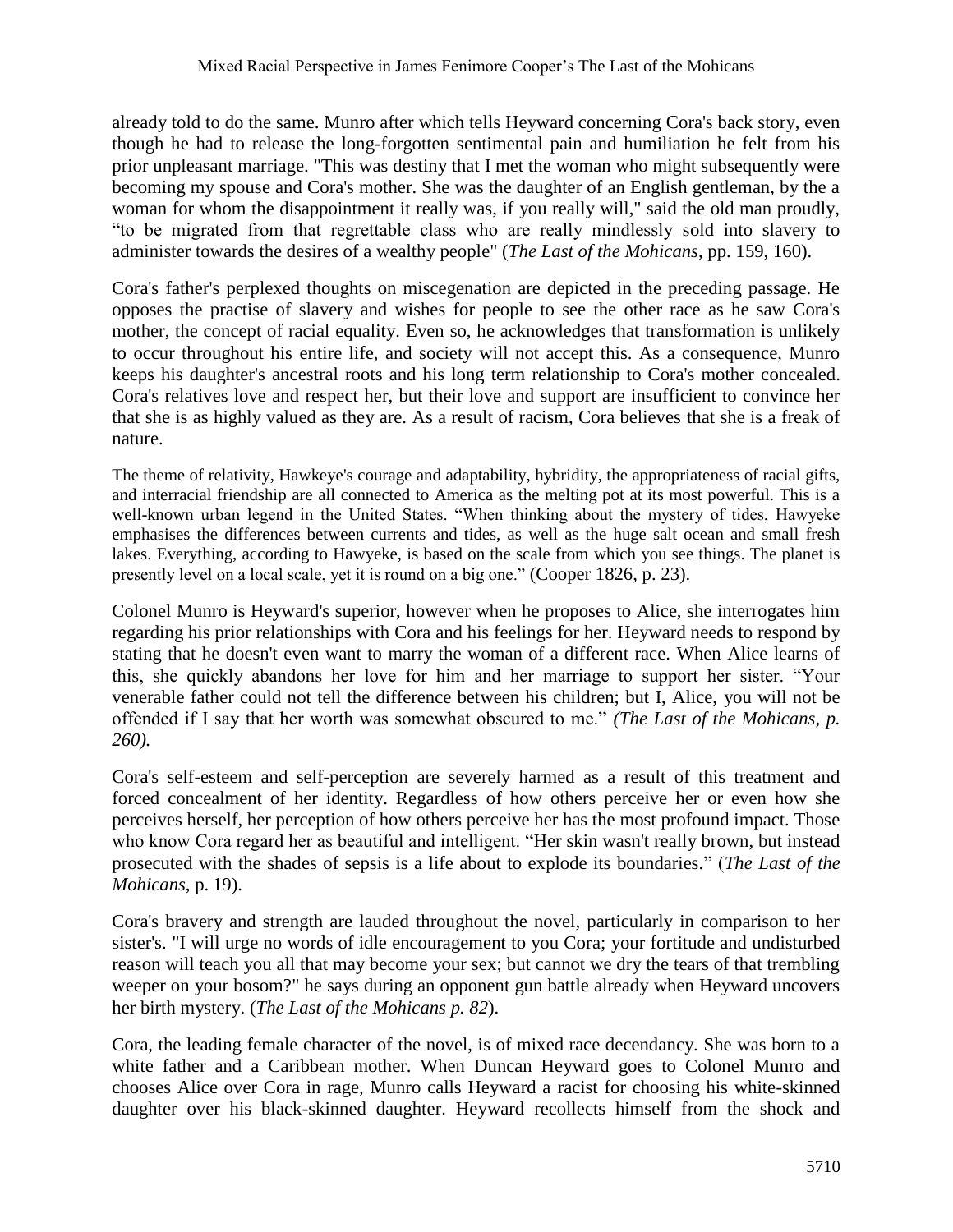embracement and realizes he doesn't desire Cora because he can't picture a white man in love with a mixed-race. Two Native Americans, Uncas and Magua, were in love with Cora. As the end nears, everyone's anticipation is fulfilled with Cora and Uncas remaining together but fails at the end of the novel.

Uncas is a Native American, and Cora is of mixed ancestry. In the novel, there are numerous collapses of every character, particularly in the love triangle. Both Uncas and Cora love each other. Mauga also seems to want Cora to avenge her father's death.Alice and Heyward, who survived the final battle with the villain Mauga, are madly in love.Unexpectedly, the author allows the reader to go on and on about their relationship. They thrive and grow as they bring their experiences back to civilization and leave the wild, untamed forest behind.The author of the novel could not bestow the same blessing on Uncas and Cora by allowing Alice and Heyward's relationship to succeed in their lives.

The couples were heartbroken when they found out they were going to fail right away. Because their presence is a mismatch, the author has a gut sense that the mixed-race partnership will fail. It demonstrates Black people's marginalisation. Cora, the female protagonist of the book, is oppressed in real life. Mixed-race relationships are unnatural. Even a civilised White and a Black person's relationship is doomed to fail. The following lines reflects all the bitter experiences of Coea in the oppressed society."You despise mixing the Heywards' blood with that of someone as degraded, lovely, and pious as she is?" *(The Last of the Mohicans p.161).*

Hawkeye considered race. Even in heaven, there is one-sidedness regarding race, which means that lovers will never be happy in both Heaven and Earth.This is another instance of the author's racism of author's time seeping through the pages of the novel. Mixed race relationships were considered inappropriate upon mixed race; and race were kept as pets and slaves rather than as married couples. Hawkeye uses these words to describe himself in the novel when Chingachgook asks how white men like Hawkeye recognise the Native Americans.

He adapts himself to different people and the challenges of the frontier, breaking down barriers between European and Native American civilisations. As a result, James Fenimore Cooper wants to introduce Natty Bumppo, also known as Hawkeye, a character with whom the ideological purity and cultural righteousness make him the important front runner to Adam prior to the Collapse. This main personality, central character in the *Leatherstocking Tales* series is a forest child who had no relatives and is far taken away from society's greed and corruption, as well as Eve's temptations, by evading marriage. Natty Bumppo, in other words, is known as "the archetypal Westerner, the protagonist of all five Leather Stocking works of fiction, whose mythology is the foundational myth of American mythology" (Leslie, 1969, p. 118).

In order to ensure optimal adaptation, Hawkeye choose the the Mohicans' Chingachgook and Uncas as his closest companions. In other utterance, he cherry-picks the best features of his dominant group and Native Americans social and pragmatic cultural identity. As a consequence, he tries to establish adaptability as the best criterion in a new world, and Cooper mythologises and idealises him because the serious purpose of myth, as according Rosenberg, is "... to instruct members of the community in the attitudes and behaviour required to function successfully in that particular culture (hero myth and epics)" (Rosenberg, p. 16).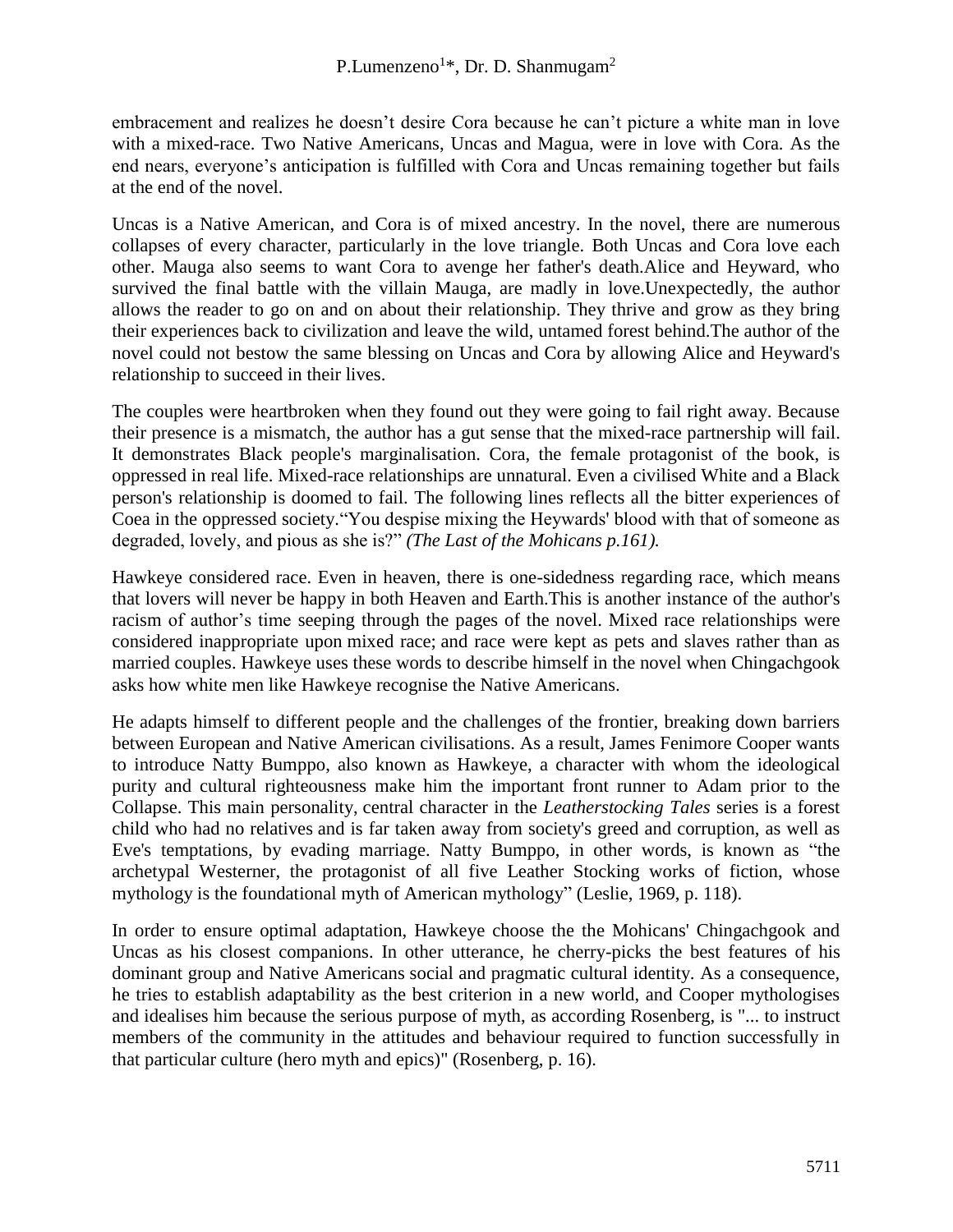Actually Hawkeye's views and behaviours symbolise Cooper's carefully choreographed execution of the perfect American while going to violate all selfishness Europeans. In other words, Hawkeye is a character as well as a symbol. Cooper uses him to embody the myth of the hero woodsman. Hawkeye's heroism can be seen in his respect for nature, or Indian sympathy for nature (American Hero), as he complains: "As these lovely young ladies have yet to realise, ageing is a serious detriment to good looks! Unfortunately, the location has shifted! These rocks have numerous fissures..." *(The Last of the Mohicans , p. 46).*

However apart from that, his comprehensive record of success as a rifleman, as well as his physical acts of bravery, have earned him the title La Longue Carabine, or "Long Carabine"as evidenced by his heroic actions in demonstrating faultless combat training in a shooting competition organised by the Delawares. Another motif that confirms the novel's post-colonial status is hybridity, which is used by the colonized scholar Cooper to destabilise and subvert the monolithic culture of the city. The minute a colonial nation uses its self-expression as a medicine for self-assertion, it is called agency. Apart from that, this was one of the first strides in consciousness forward into breaking the center's sovereignty.

Hybridity is a post-colonial idea in which agency and self-awareness are unavoidable due to the abrogation of Imperialism's monolithic culture's purity. In reality, a hybrid person does not belong to either the dominant or the colonial culture. The colonised nation generates a hybrid culture as a natural result of colonisation, retaining both coloniser and colonised cultures. It is unavoidable. It's due to the colonisers' and colonized's social interactions. In some ways, emulating coloniser culture is a form of coexistence. In an another sense, this is to obtain European Nation status, which would be better compared to being colonised.

Homi K. Bhabha is the critic who first recognised a hybrid space in a serious and knowledgeable way. In contrast to other critics, he contends that there are three spaces. According to Homi Bhabha, the first is associated with imperialism, the second with the colonised, and the third with the hybrid. Significantly, the Third Space's production capacities are imperialist or post - colonial in origin.

> For such a determination to plunge into that foreign land... may open the door to envisioning an international culture based on the inscription and articulation of culture's hybridity, rather than the exoticism of multiculturalism or the multiplicity of civilizations. To that aim, we must remember that culture's burden and meaning are carried by the inter—the cutting edge of translation and negotiation, the in-between place. (Bhabha, 1994, p. 38).

Large scale immigration and cultural diversity, according to Bhabha, do not fall into this category. He defines the Third Space as a hybrid position in the interaction of Colonialism and Imperialism that enables everyone to imagine national, anti-nationalist backgrounds of individuals, and therefore by investigating it, we can avoid polarity politics and start to appear as another of own selves. Because Imperialism is wrenched among placing this type in his class or others, this rationalisation causes Imperialism to be particularly worried about territorial integrity.

It will undoubtedly be characterised by negative anxiety. Cooper bases the premise of his novel, *The Myth of America*, on racial identity as one of them in order to remove the certain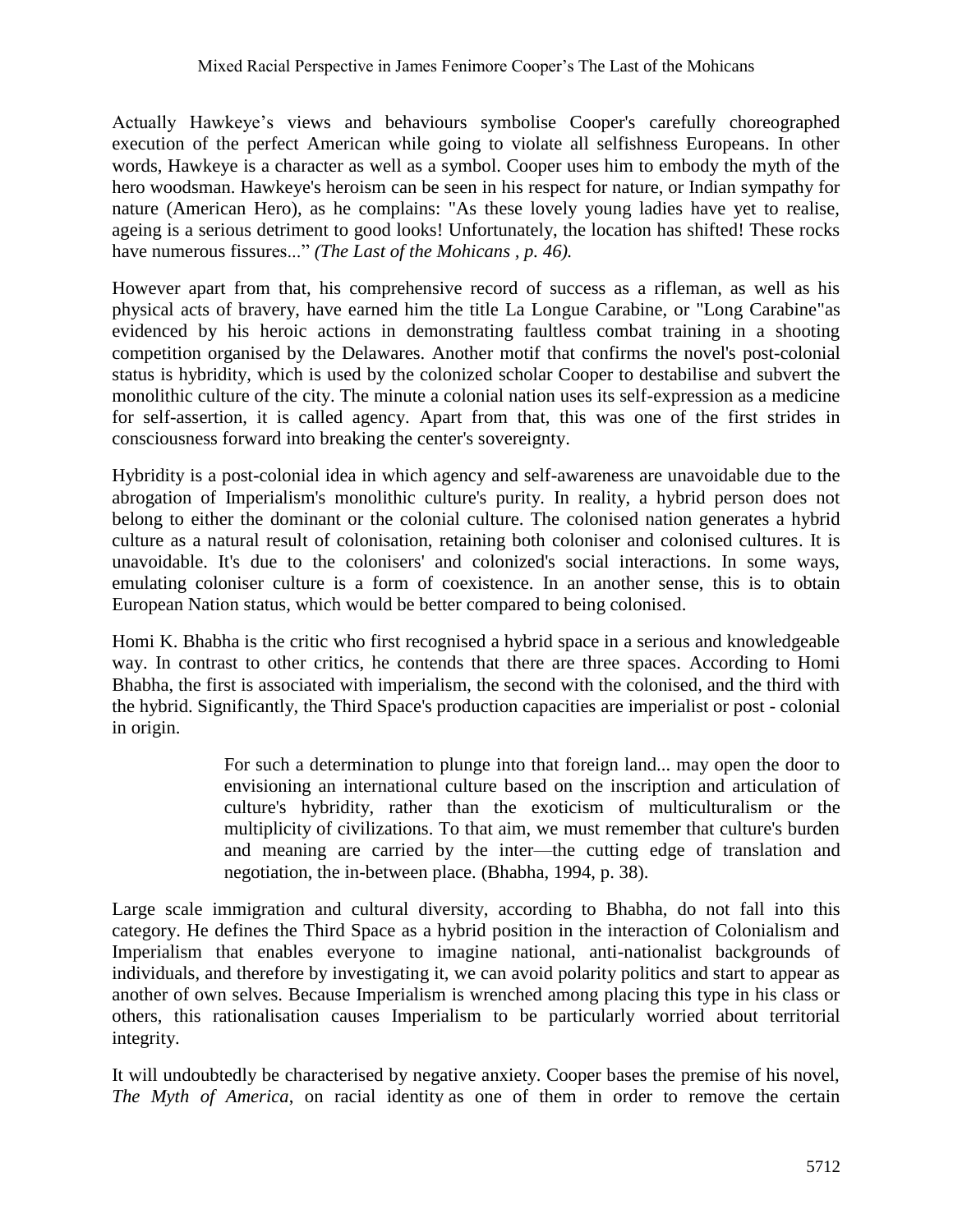homogeneous cultural identity or uniqueness. In other words, Cooper avoids binary definitions of difference by using the "vexed ideas of ambivalence and hybridity" (Ashcroft 2004, p. 206).

Genuine implies sexual purity, which foreshadows the novel's later experimentation of race prejudice and Hawkeye's fear of racial segregation. As these words demonstrate, Hawkeye has conflicting feelings about race. Despite his strong friendships with many Indian men, he insists on his own "genuine" whiteness with vigour. Because even though he makes a claim to not want to be prejudiced, he demonstrates it by suggesting and said he would cause harm to every man who blamed him of obtaining mixed heritage. Whites unleash mental and physical harm on Black people. This illustrates the social and cultural degradation of women as well as women's hope to confront all adversity in terms of achieving her desires.

The author attempts to portray the novel as anti-racist by depicting Uncas and Cora together. Underneath the main plot, the author creates racism that reflects the earlier years of the Nineteenth Century. The author reveals his true feelings about America's indigenous peoples. There is no redemption for them, and they are unable to advance in the white people's social structure; he also stated that native Americans who marry mixed-race people are low-class. The author implies that a person who marries low-class people is doomed to die like them. The author questioned the inequalities and discrimination of Cora and he stands for the justice of a woman who is victimized.

Cooper's novel flips history on its head. During the French And Indian war, which was fought between France and Great Britain, the Mohicans sided with the French rather than the British, and the Iroquois sided with the British. In historical terms, the Mohicans are the villains and the Iroquois are the heroes, but this is not the case in the novel. So, why did Cooper switch roles? Cooper, who made the difference in demonstrating the racial implications of Whites being heroes and Blacks being villains.

During the time of Native American removal, the novel was published. During this time, the country was primarily attempting to move the Iroquois tribe. Here we see the Information, particularly of a political cause displayed by Cooper. In the novel, he portrays the Iroquois as the villain, which makes people less compassionate to their cause and more likely to support Native American dissolution. The result of actions taken by European settlers in North America during the colonial period, and then by the United States government and citizens until the midtwentieth century, was Native American withdrawal, a progressive idea among European settlers. "The pale-faces devastate the land, and the time of the redmen has yet to come. My day has now lasted quite some time. I had seen the sons of Unamis happy and strong in the morning, but had I lived to see the last warrior of the Mohican wise race before nightfall?" *(The Last of the Mohicans, p. 366-364).*

There are some hybridities throughout the novel, such as Hawkeye's, Cora's, Cora's, and Uncas' love, Cora's father and mother's wedding, as well as the hybridity's place of refuge, this same secret cavern (wilderness). To look at it another way, hybridity is a central concept and theme in the novel, allowing for investigations into family and race. The mixing of several parts into a single entity is referred to as hybridity. Hybridity abounds in the narrative. It can be seen when nature and culture collide, as well as between races. Cooper, surprisingly, regards cultural diversity and hybridity as ultimately beneficial, despite his uncertainty and ambivalence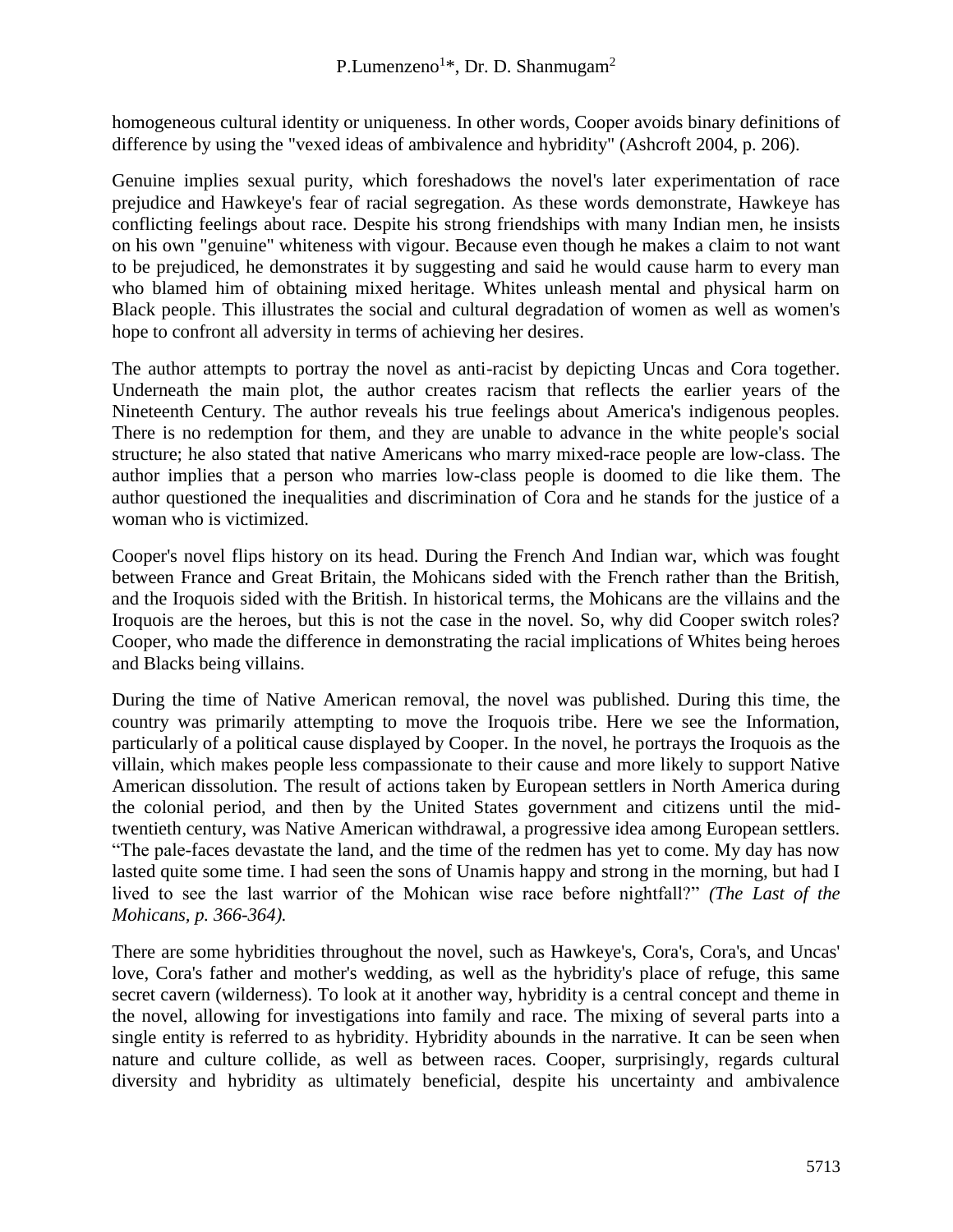regarding modern civilization. He delves into the cultural clashes between colonisers and Native Americans, creating characters that incorporate the essential attributes of both cultures.

In *The Pioneers*, for example, John Mohegan is portrayed as a hybrid figure, and he also appears as Chingachook, Uncas' father, in *The Last of the Mohicans*. He intersects with white people and therefore is polite and courteous, non-threatening, and spiritual. "Mohegan's habits, as a result of his long acquaintance with white men, were a mingling of civilised and savage states, and his clothing was a mingling of his native and European patterns." *(The Last of the Mohicans p. 85- 86),* Cooper writes in *The Pioneers of Chingachgook*, that John Mohegan is an experienced Indian.

Mohegan's mysteriously incorporated name, John Mohegan, is one of the most subtle manifestations of his hybridity. Mohegan is an Indian name, while John is indeed a Christian and an English name. He is also dressed as George Washington, signifying his kinship for European-American ideas as well as future hopes. The above arrangement is acknowledged during a gathering with Judge Temple, a white authority speaking on behalf who shakes Mohegan's hand and says, "Thou art Welcome, John" *(The Last of the Mohicans p. 87).*

As a result of colonialism, Hawkeye is also a symbol of hybridity. He combines elements of both European and Indian civilisations in his appearance. He is a cultural fusion as well as an optimal transcendental supercharged character, worthy of triggering and enabling various cultural and social difference between colonisers and colonised, which include the Third Space, which keeps threatening the supreme social cohesion of the majority society.

"I am the man, however, who got the name of Nathanial from my family; the praise of Hawkeye from the Delawares,... whom the Iroquois have presumed to style the Long Rifle *(The Last of the Mohicans p. 267)*" Hawkeye, who is white by blood but Native American by practise, regards himself as a hybrid. One of the reasons for his Hawkeye's success is his ability to borrow elements of both savagery and civilization. In other words, Hawkeye is a hybrid white figure with Native American characteristics that are at odds with nature, as well as a White American who is preoccupied with presenting his own cultural identity.

Natty Bumppo's racial heritage is unclear based on his physical features. He wears an Indianstyle coat in The Pioneers, and he is described as "one whose skin is neither red nor pale" *(The Last of the Mohicans p. 262*). Bumppo exhibits aspects of both civilizations in terms of practical daily behaviours. He is fluent in the language of the Indians, as well as their hunting, fishing, and fighting techniques. As a consequence, Bumppo acts as a cultural bridge builder, and Cooper tries to show him like a figure who possesses both Native People and White characteristics.

The whole attempt can be viewed as a significant step forward into the creation of the American myth or melting pot, indicating the beginning of nationwide knowledge and understanding of racial and cultural discriminatory practices, classifications, and different religions. Cooper expresses these cultural differences via Natty Bumppo when he says, "The white man has difficulty adopting redskin habits, just as the Indian has difficulty adopting white skin ways" *(The Last of the Mohicans, p. 27).*

Cooper believes that hybridity will be unavoidable in his generation. Surprisingly, the nineteenth century saw a contentious discussion about cultural and scientific definitions. As a result, the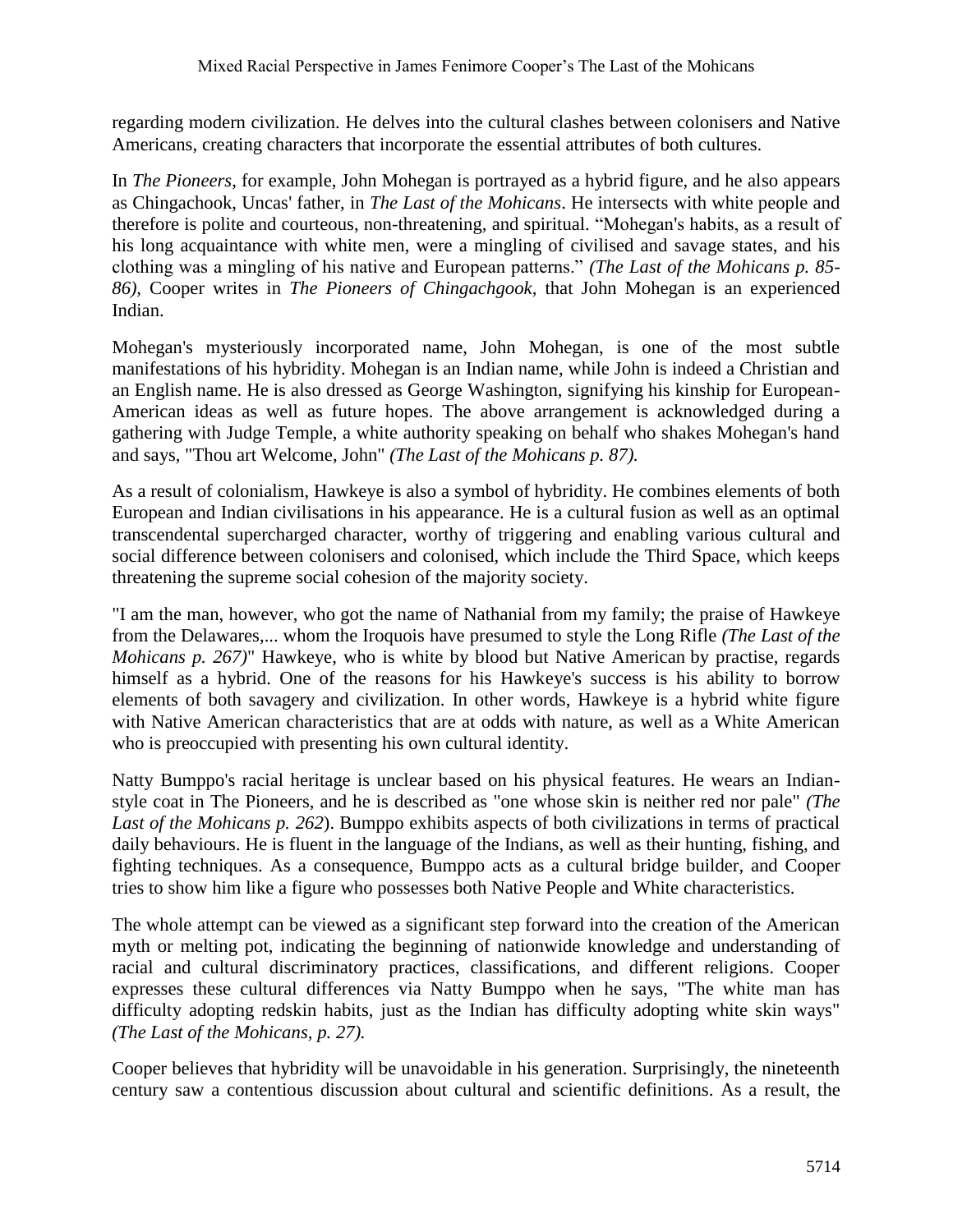biggest achievement of the century was the advancement of genetics and the popularisation of the term hybridity.

Cooper came to believe in a hierarchical social classification where everything has a place as a human whose reflexivity and sense of self had been set in place by eighteenth-century humanism, especially Scottish, that is, Foucauldian speech. Cooper eventually came to think in a hierarchical categorization in which virtually everything has a place, much like a human, whose subjectivity and uniqueness had been created by eighteenth-century rationalism, especially Scottish, that seems to be, Foucault oration. Hawkeye keeps insisting on the moral authority of the both Native American and White immigrant gifts in the debate between Hawkeye and Chingachgook.

As a result, a more straightforward as well as reasonable perspective on race arises.Chingachgook, Hawkeye's long-term companion and a noble Mohican hunter, keeps complaining about European nations trying to invade the wilderness areas."We adored the Great Spirit... My ancestors drank till the heavens and earth seemed to meet, and they mistakenly thought they had found the Great Spirit when the Dutch landed and offered them fire-water "... (*The Last of the Mohicans, p. 24).*

In a somewhat particular instance, Hawkeye, with the exception of the European invaders, could even recognise the whole Mohican for his worth as a man instead of just his social class, demonstrating his intellectual ability as well as understanding: "There is reason in an Indian, yet nature has given him a red skin"... "The heaven of a red-skin and of us whites will be of the same, All good and ill gifts are given on Hawkeye." *(The Last of the Mohicans, p. 22)*

Hawkeye admires Cora so much that he wishes he had the courage to assist her. Cora, on the other hand, believes she is completely useless in comparison to her stepsister Alice. She decides to give up her own life and freedom in order to save her sister's and others lives. This clearly shows that Cora under-values herself feels that she is not good enough to be saved from the villain Magua. In the eyes of God, she is a disappointment. Cora is an absurdly supportive and noble sister as well as a wonderful female character, and yet she appears to believe her cultural heritage inhibits her from achieving great heights in social order.

Cora viewed her existence as a violation of nature. This thought painfully recurs in her mind again and again. When she is brought up in a white community, she feels that she doesn't belong there. Cora needs to understand how and why the society perceives people of different racial group, and the embarrassment her family will indeed face if her cultural identity has been discovered. So if people around her start making offensive statements, she has always been usually confronted to difficult situations which impact negatively on her sense of morality.

Cora becomes so narrow that she values physical characteristics such as skin color and hair over other good qualities. She becomes aggressive, more like she's continuously preoccupied with her personality and color of skin. Cora's first words in the novel are intended to correct Alice's mistrust of their Indigenous guidance. Her rage, insecurity, and frustration are palpable. Later, she expresses her support for Uncas by referring to his skin colour. "Should we really be wary of such a man considering his demeanour differs from ours and his skin is dark?" *(The Last of the Mohicans, p. 24).*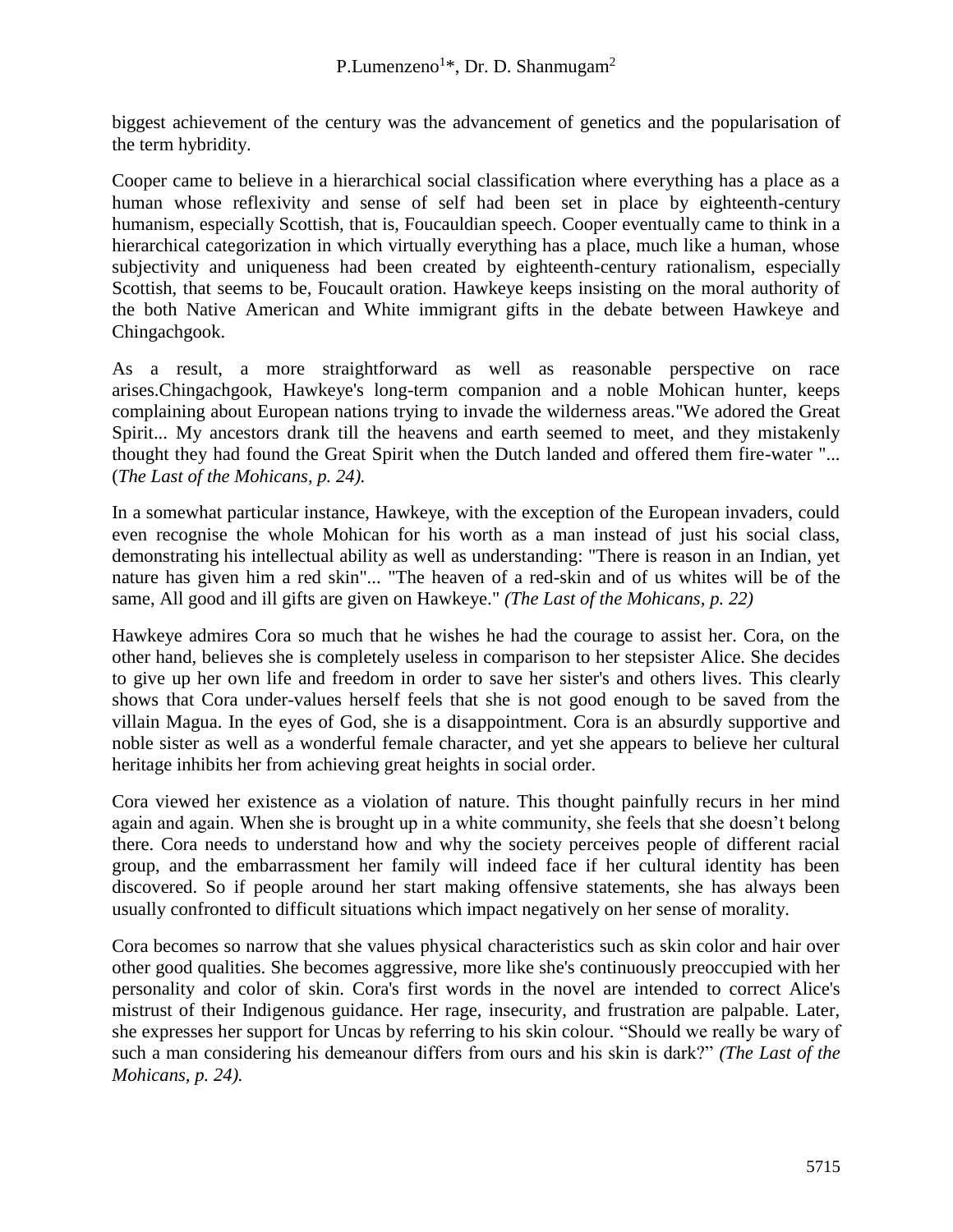Cora's strong attachment to her multi-racial heritage is evident in the scene in which the Delaware tribe's chief delivers her to Magua. She bids farewell to her sister Alice, who is unconscious in Dunken Heyward's arms.

Cora is ashamed of her mixed ancestry. Her skin colour is indeed a weakness, and her conscience isn't perfect, she admits. Her greatest fear is that if any of them discover her true identity, they will be horrified. Because she was increasingly under pressure, she had been unable to enjoy life. Her self-disgust stemmed from her confusion about her identity. This misunderstanding occurs as a result of someone being compelled to label herself, as well as the prerequisite to recognise conventional single.

As a result, the critic concludes that inherent qualities like whiteness cannot be utilized to impose our beliefs on others and justify uprisings as well as dominance. Rather, they must have been utilized by humans to better comprehend the different potential benefits of other ethnicity, or perhaps to develop. In Ashcroft's words, "a framework of difference on equal terms" within which multi-cultural theories can be fruitfully explored, both within and between societies (Ashcroft, p. 35).

In other words, he tries to establish people's perceptions of America as a global community in which an undifferentiated man like Chingachgook, who comes from the northern plains where the Ruminants currently reside, could have a regular, peaceful, and mediated relationship with desirable America, which would be encapsulated by Hawkeye, who is going to come a long way.

When Gamut's colt is slaughtered by the Mohicans, the melting pot and American hood become more marvellous. Gamut conveys both his immensely snarky frustration and his sincere sorrow besides his foal. Hawkeye, as a fully accessible person who sees anything, recognises his pain as well as contributes, "It's a good sign to see a guy blame his dumb friends and colleagues" *(The*  Last of the Mohicans, p. 24). Cooper tries to establish everything as man's greatest intellectually honest accomplishment, nullifying and weakening European sense of stability and also their false and man-made logic as the best universal thing.

Cooper uses the love triangle of Cora, a white woman, and Uncas, a Native American, to highlight the importance of inter - racial relationship among men. Uncas crosses the racial divide and enters the culturally accepted world of interracial relationships. He overcomes the restrictions of Hawkeye friendships, such as male-to-male friendship between races. Uncas is slain in the novel due of his taboo violation. Cooper is torn between believing throughout his retribution and Uncas's closed-minded social system. To put it another way, this situation emphasises the one-of-a-kind misunderstanding.

Racial labelling is where a person is giving autonomy to deny a part of themselves deemed unworthy. It is not only a social evil. Its a kind of mental illness racist people think that they are superior only because of their colour and even some people also thinks they are capable of dominating others in all fields. Even though people are civilized in their life they are having too obsessed behaviour due to the curse of this society. Even they called their mental illness(racism) is their strength. In America, Afro-American peoples are virtually treated as equal. Even the author Cooper may suffer due to this evil not physically but mentally. English writers especially in African or Afro American region are not considered them as superior, but as per the way of life, they are all too obsessed with their ancient slavery. Modern-day activities may not heal the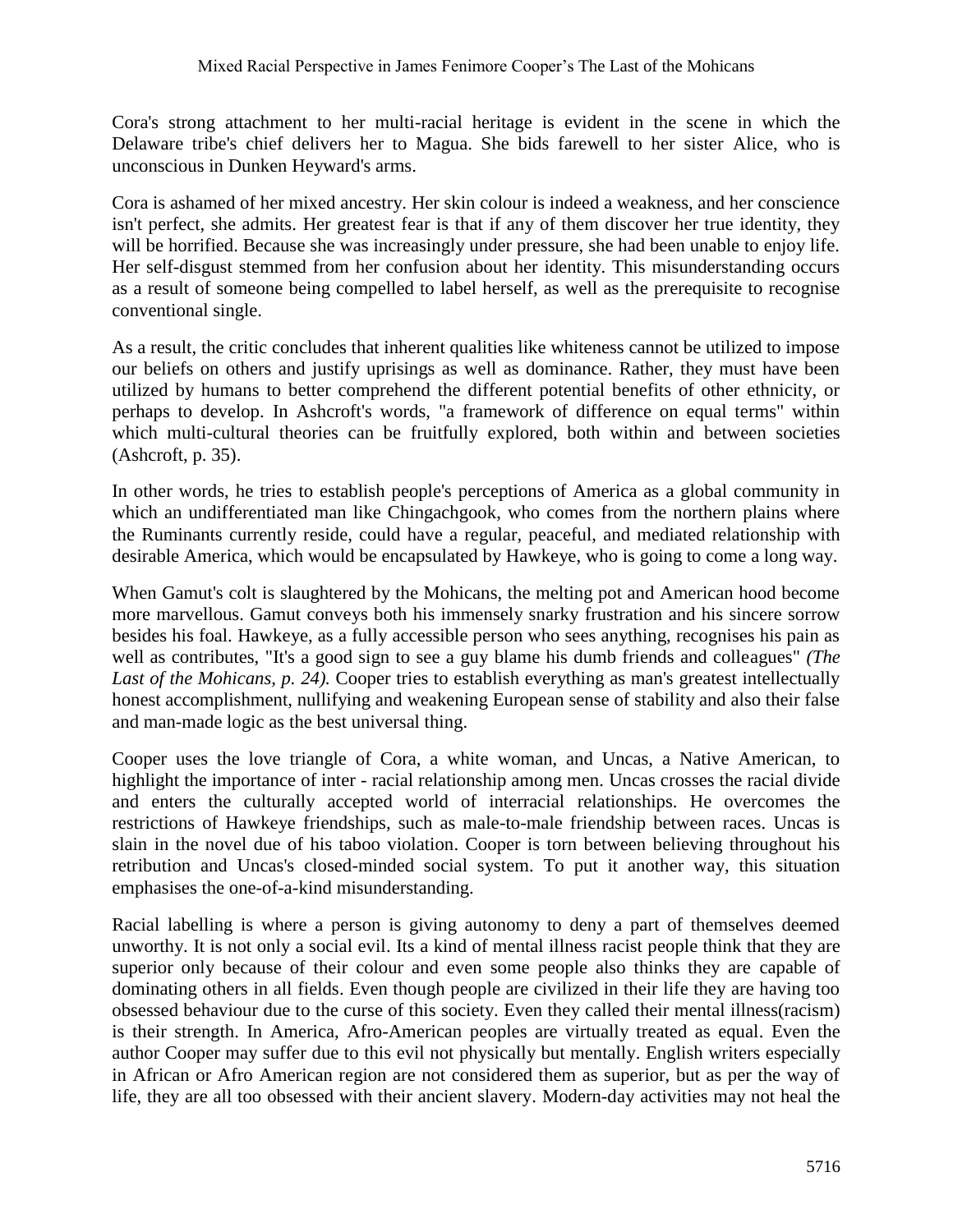pain of their past sufferings. Even the society is virtually ready to accept the racists, they are all mentally ill and some writers in American region may not consider as popular due to this racism.

Mixed-race people, according to Jon Michael Spencer, should experience racism because black people are much more recognised than in any other society. He has been quoted as saying that even African Americans are cruel to mixed-race children, and that interracial marriage is frowned upon in the Black community. According to Michael Spencer, the identity problem that multi-racial people face is that there is no group with which they can identify. Racial labelling is the best that a multi-racial person can keep hoping for."Even though african americans can be cruel to mixed-race children and the black community can be wary of mixed-race adults and interracial marriages, there is a level of acceptance in the black community that whites rarely match." *(The Mixed-Race Movement in America, p. 55).*

When people, like Cora, become conscious of their various transformations, they wish to experience them in others. One could wonder if physical appearance or ancestry is more important. Cora appears to believe that her inability to hold firm to an opinion is due to the previously mentioned factors. Cora is a well-liked person, but she's not sure if her facial attractiveness and individuality are triggering her psychological anguish. She believes that her society has turned a blind eye to her.

Recognizing someone else's ancestry is essential for developing one's own self-identity. Some see it as another step toward a brainless society because it ensures that multi-racial people are not separated from societal matrices. The others who criticise the movement claim that it divides the black community and attempts to undermine his\her social standing. Michael Spencer states with eagerness: "We have made progress in achieving civil rights in this country because of the black community's size and unity, both of which are a result of the one-drop rule" (The New Colored Individuals, p. 75).

Many black individuals, like Jon Michael Spencer, believe that black people who claim to be multi-racial are trying to be more white; that by claiming to be multi-racial, they are seeking to escape violence aimed at black people. In view of the increased discourse that has been considered necessary regarding multi-racial people as well as their position in society, it's indeed useful to look at Cora and the social system depicted in *The Last of the Mohicans*, and one must come out of their racial belief and try to portray multi-racial people equally.

Since the Civil Rights Act of 1964, a study meta-analysis looked at the connection between religion and racism in the United States. As a major element, religious racial prejudice exemplifies interpersonal and group dynamics. Such that, a strong religious in-group identity has been found to be associated with an irrational hatred of racial out-groups. Only certain races may be perceived out-groups because religion is practised primarily within the social class and training in a religious in-group identity helps to promote specific ethnocentrism. Several others appear to be lining up besides resource base. Furthermore, spiritual racial hatred is linked to fundamental life principles like societal norms as well as sense of decorum. Individuals engaged in religion for its conformity and tradition exhibited racial unfairness in assistance, which has diminished in recent days mainly because violent racial prejudice has become less socially acceptable.